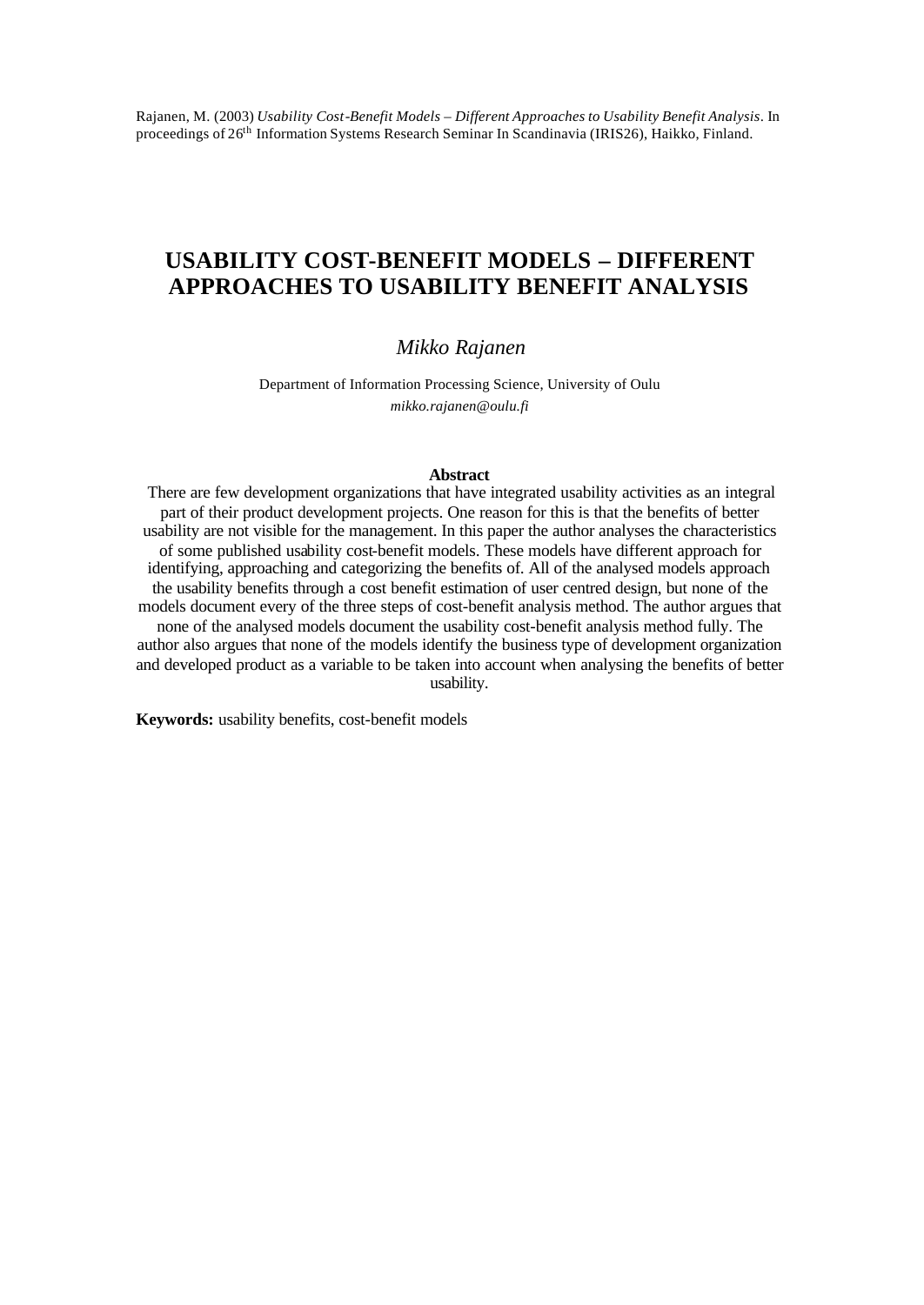## **1. INTRODUCTION**

The usability has many potential benefits to the development organization such as increased productivity and customer satisfaction. But even today there are quite few product development organizations reportedly having incorporated usability activities in their product development process. Bringing usability activities into product development life cycle has been a challenge since the beginning of usability activities over fifty years ago (Ohnemus 1996, 46). One reason for this is that the benefits of better usability are not easily identified  $\alpha$  calculated. Usability engineering has been competing for resources against other project groups who do have objective cost-benefit data available for management review (Karat 1994).

The topic of this paper is to identify what kind of approaches do the usability cost-benefit analysis models have for estimating the benefits of better usability. This broad topic is approached through two research questions:

- 1. How do the usability cost-benefit models identify the benefits of better usability in four different categories: product development, marketing and sales, customer support and customer and end users?
- 2. How the steps of cost-benefit analysis method is identified and documented in usability costbenefit models?

The cost-benefit analysis is a method of analysing projects for investment purposes (Karat 1994). The method has three steps and it proceeds as follows (Burrill and Ellsworth 1980):

- 1. Identify the financial value of expected project cost and benefit variables.
- 2. Analyse the relationship between expected costs and benefits using simple or sophisticated selection techniques.
- 3. Make the investment decision.

The development management is often seeing the usability activities as a potential risk to the deadline of their projects. It is difficult to implement the usability activities in development projects without the support of the business management. The management level support for usability activities in the development projects is only achieved if the benefits of better usability can be identified and calculated. In the usability cost-benefit analysis of the usability activities the expected costs (e.g., personnel costs) and the benefits (e.g., lower training costs) are identified and quantified (Karat 1994).

There are many published models for calculating the usability benefits and as many ways of identifying the benefits. Business benefit is a positive return that the development organisation expects to obtain is a result of the investment. There has been some discussion in publications about the potentia l business benefits of usability, but most of them are focused in case studies of usability benefits or overall aspect of usability cost-benefit analysis. In this research the author analysed the differences and characteristics between some of the published usability benefit models and their approach to usability business benefits.

Calculating the cost of better usability is fairly straightforward if the necessary usability tasks are identified (Mayhew and Mantei 1994). The actual cost of usability can be divided into initial costs and sustaining costs (Ehrlich and Rohn 1994). How the usability cost-benefit models identify and calculate the costs is not discussed in this paper.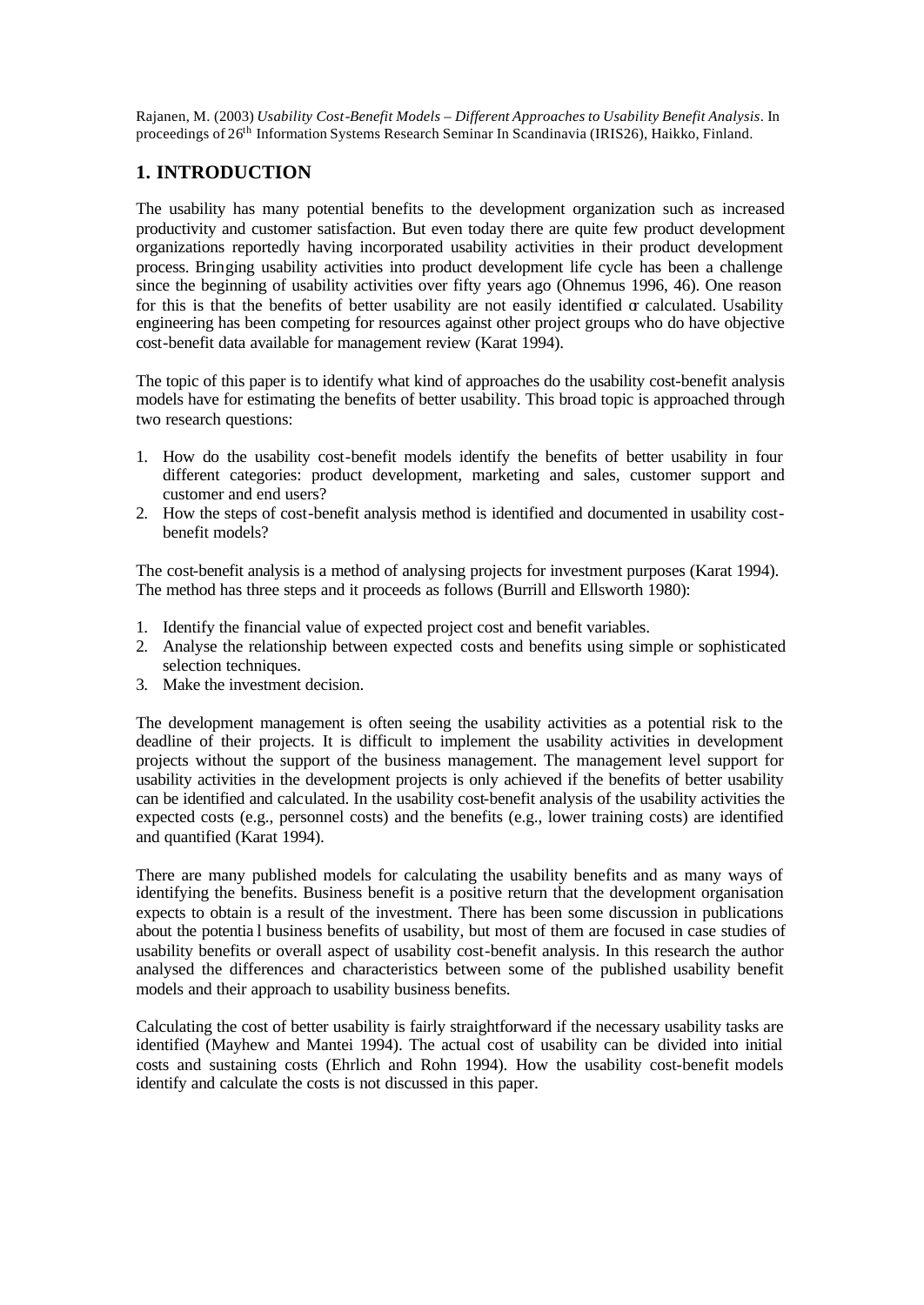### **2. OVERVIEW OF USABILITY COST-BENEFIT MODELS**

There are surprisingly few published models for analysing the benefits of usability in development organizations. Most of the existing usability benefit models analysed in this paper were selected from the book Cost-Justifying Usability by Bias and Mayhew. This book was published in 1994, but it is still the best source of different usability cost-benefit models. The analysed models from Cost-Justifying Usability were selected into this report because the author feels that they represent the variety of different views for usability benefit analysis.

Bevan has published one usability benefit analyse model in TRUMP-report. The model was selected for this analysis because it was the latest published benefit model and it has slightly different point of view for different business benefits of usability. The model also estimates the potential usability benefits in four different product life cycles while other analysed models do not have that clear point of view about benefits in product life cycles.

#### **2.1. Ehrlich and Rohn**

Ehrlich and Rohn analyse the potential benefits of better usability from point of view of vendor company, corporate customer and end user. They state that by incorporating the usability activities into product development project both the company itself and its customers gain benefits from certain areas. When compared to other usability benefit models analysed in this paper, Ehrlich and Rohn present the most comprehensive discussion about different aspects of usability cost-benefits. They do not clearly present an overall formula for calculating the value of usability benefits.

According to Ehrlich and Rohn the vendor company can identify benefits from three areas:

- 1. Increased sales
- 2. Reduced support costs
- 3. Reduced development costs.

In some cases the link between better usability and increased sales can be found, but usually it can be difficult to relate the impact of better usability directly to increased sales. One way to identify the impact of usability to sales is to analyse how important role does the usability have in buying decision.

The cost of product support can be surprisingly high if there is a usability problem in important product feature and the product has lots of users. Better usability has direct impact to the need of product support and therefore great savings can be made through less need for support. By focusing for better product usability and using usability techniques the vendor company can cut development time and costs. The corporate customer can expect benefits when more usable product reduces time the end users need training. In addition of official training there are also hidden costs for peer-support. End users often seek help from their expert colleagues, who therefore suffer in productivity. It is estimated that this kind of hidden support cost for every PC is between \$6.000 and \$15.000 every year (Bulkeley 1992).

End users are the final recipients of more usable product. According to Ehrlich and Rohn the increased usability can result higher productivity, reduced learning time and greater work satisfaction for end user. The end-user can benefit from higher productivity when the most frequent tasks take less time.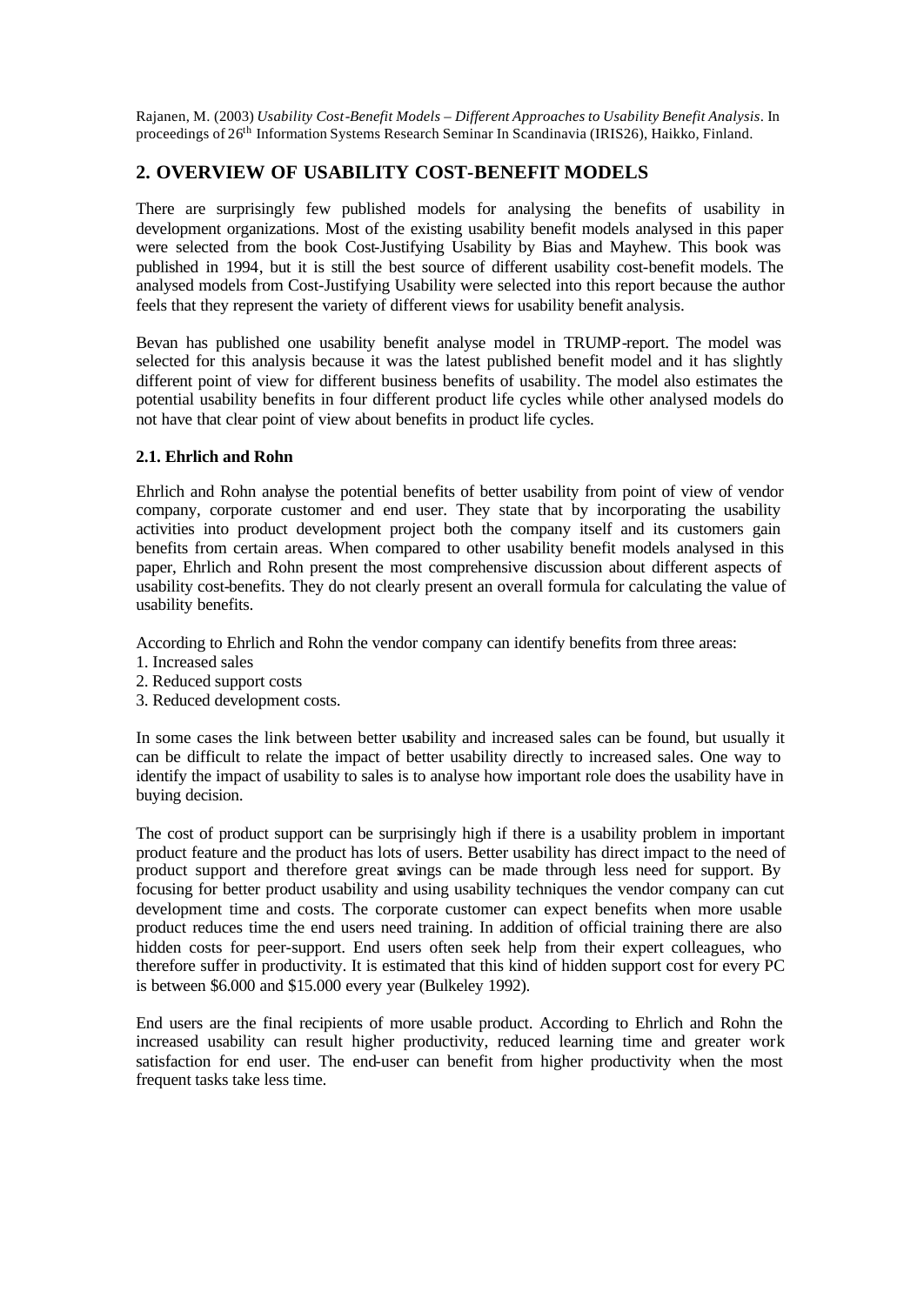#### **2.2. Bevan**

Bevan estimates the potential benefits of better usability to the organization during development, sales, use and support. The vendor can gain benefits in development, sales and support. Customer can benefit in use and support. When system is developed for in-house use the organization can identify benefits in development, use and support. In each category, there are a number of possible individual benefits where savings or increased revenue can be identified. The total amount of benefit from better usability can be calculated by adding all identified individual benefits together. Bevan discusses mainly about usability benefits through increased sales, less need for training and increased productivity. Benefits through decreased development time are identified but they are not discussed in detail.

#### **2.3. Karat**

Karat is approaching the usability benefits through cost-benefit calculation of human factors work. This viewpoint is different from other analysed usability benefit models. There are some examples of identified potential benefits. The benefits are identified as:

- 1. Increased sales
- 2. Increased user productivity
- 3. Decreased personnel cost through smaller staff turnover.

The development organization can gain benefits when better usability gives competitive edge and therefore increases product sales. Customer organization can gain benefits when end user productivity is increased through reduced task time and when better usability reduces staff turnover. Karat describes a usability cost-benefit analysis of three steps. In the first step all expected costs and benefits are identified and quantified. In the second step the costs and benefits are categorized as tangible and intangible. The intangible costs and benefits are not easily measured, so they are moved into separate list. The third step is to determine financial value for all tangible costs and benefits. Karat also links the usability cost-benefit analysis into business cases. Business cases provide an objective and explicit basis for making organisational investment decisions (Karat 1994).

#### **2.4. Mayhew and Mantei**

Mayhew and Mantei argue that cost-benefit analysis of usability is best made by focusing the attention on the benefits that are of most interest to the audience for the analysis. The relevant benefit categories for the target audience are then selected and benefits are estimated. Examples of relevant benefit categories are given for vendor company and internal development organization. Vendor company can benefit from:

- 1. Increased sales
- 2. Decreased customer support
- 3. Making fewer changes in late design life cycle
- 4. Reduced cost of providing training.

The benefits for internal development organization can be estimated from categories of increased user productivity, decreased user errors, decreased training costs, making fewer changes in late design life cycle and decreased user support. To estimate each benefit, a unit of measurement is chosen for the benefit. Then an assumption is made concerning the magnitude of the benefit for each unit of measurement. The number of units then multiplies estimated benefit per unit.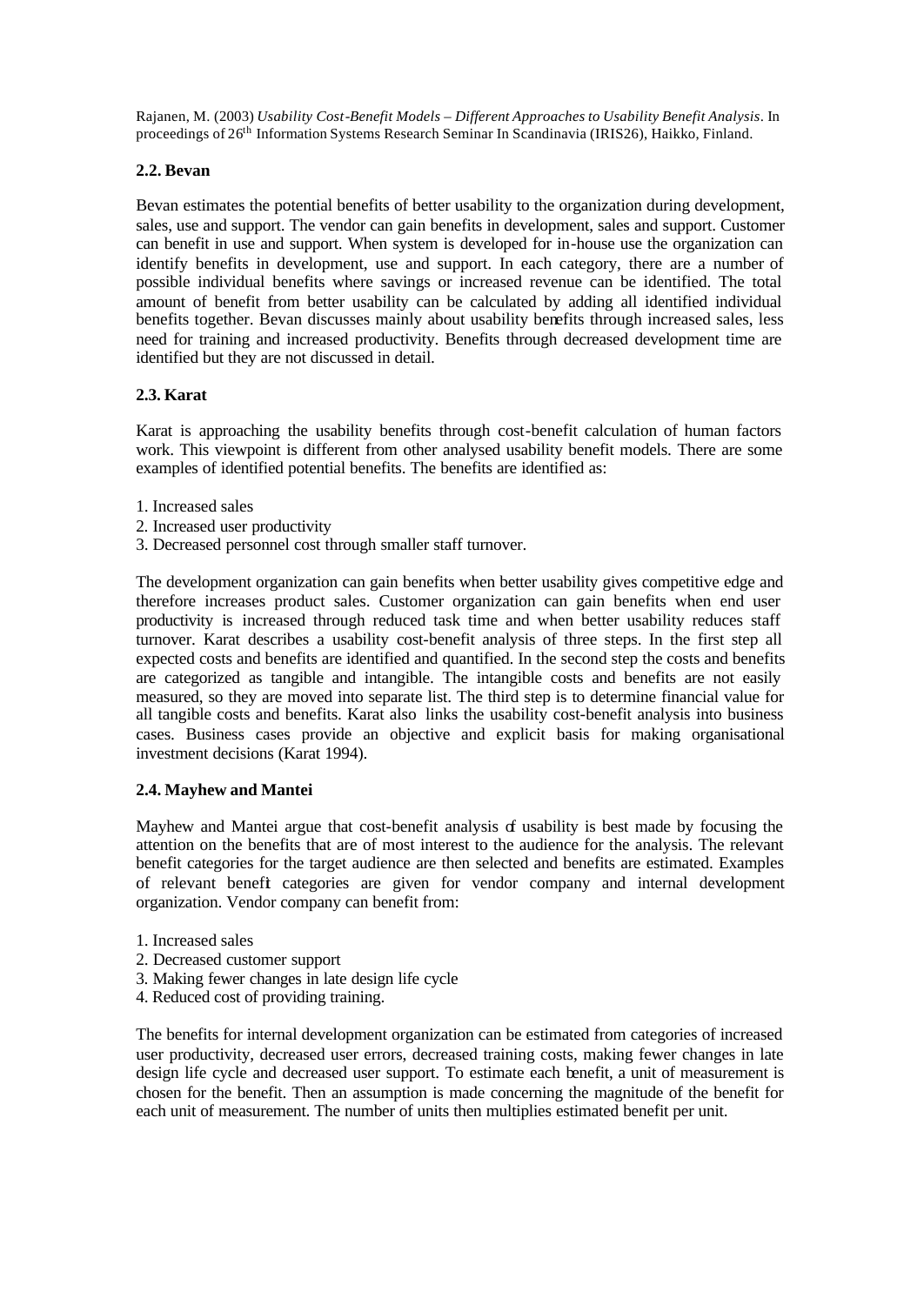### **3. THE CHARACTERISTICS OF USABILITY COST-BENEFIT MODELS**

Every model is compared against benefit categories to identify different characteristics. The benefit categories are based on the categorization of cases from literature (Jokela and Rajanen 2002). These benefit categories are identified as:

- 1. Product development
- 2. Marketing and sales
- 3. Customer support
- 4. End users

#### **3.1. Benefits for product development**

Three different categories of usability benefits are identified in existing models: less need of resources, prioritisation of product features and less need of future redesign. By focusing for better product usability and using usability techniques the vendor company can cut development time and costs. There are reported anonymous cases where development time has been cut by 33 50% (Bosert, 1991), but there are no there identifiable cases where usability techniques did have apositive impact on development time (Jokela and Rajanen 2002). From the analysed existing usability benefit models, Ehrlic and Rohn, Bevan, and Mayhew and Mantei identify the need of fewer resources as one potential benefit. Resources can be development time or personnel to be used. Benefits of less late changes were also identified in this category. Available resources should be used in optimal way. Ehrlich and Rohn, and Bevan identify the ability to prioritise the functionality that is important for customers as one benefit. Only Bevan identifies the reduced need for architectural redesign to make future versions of product easier to use as a potential benefit.

| Benefit category                                  | Ehrlich & Rohn | Karat | Bevan | Mayhew & Mantei |
|---------------------------------------------------|----------------|-------|-------|-----------------|
| Less need for                                     | XХ             |       |       | XXX             |
| resources                                         |                |       |       |                 |
| Priorisation of                                   | XХ             |       |       |                 |
| product features                                  |                |       |       |                 |
| Less need of future                               |                |       |       |                 |
| redesign                                          |                |       |       |                 |
| VVV The houskit is identified and well documented |                |       |       |                 |

 $XXX =$ The benefit is identified and well documented

 $XX =$ There is some discussion about the benefit, no documentation

 $X =$ The benefit is identified

 $-$  = The benefit is not identified

It is interesting to notify that none of the analysed models have a different approach for estimating the benefits of better usability for product development when the product is tailored or mass produced. It can be argued that there may be some difference in estimating the benefits of better usability for product development when the product is tailored or mass produced. One research identified the user-centered design in a key role in differentiating products and human factors improvements (Harrison et al 1994, 223).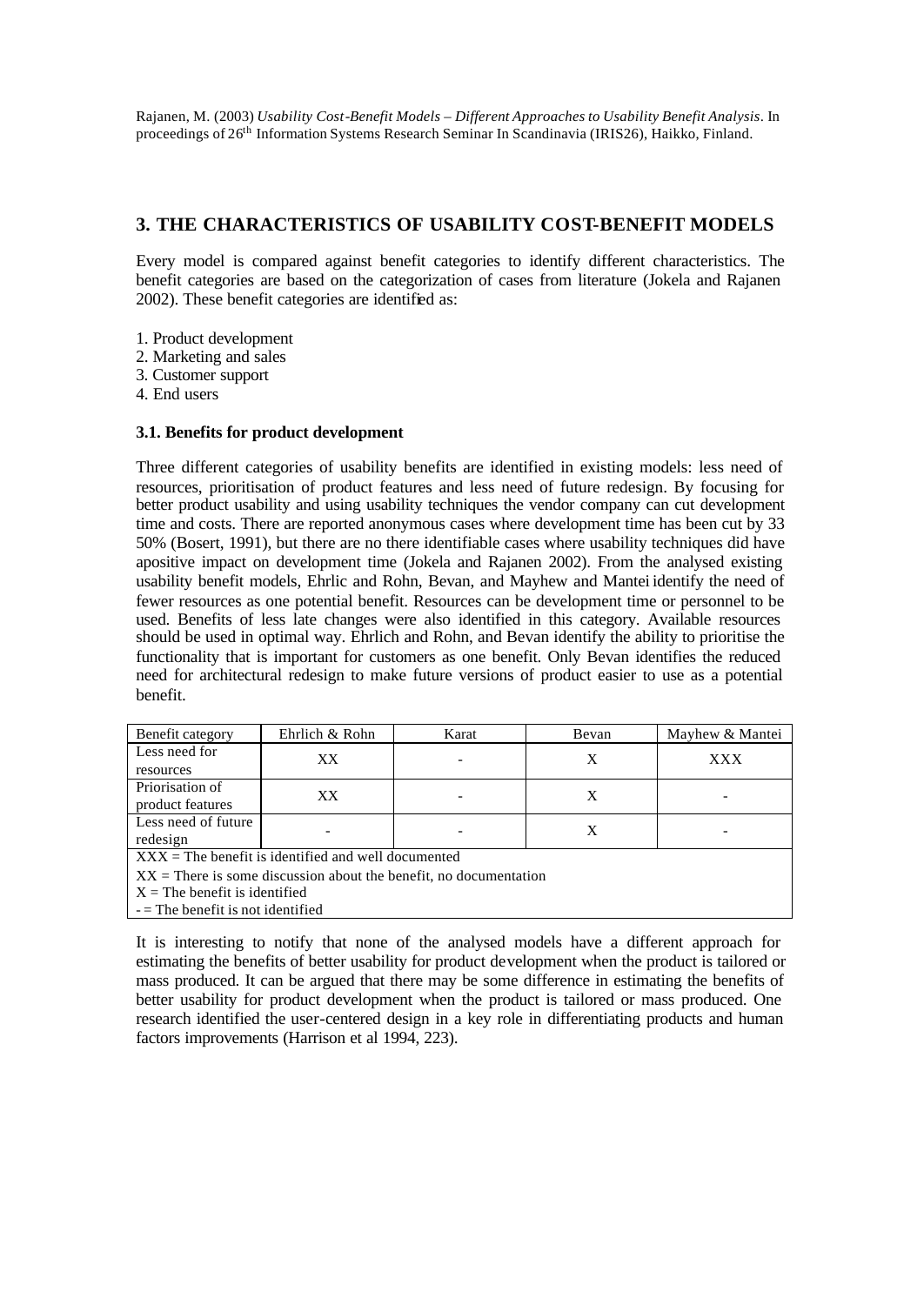### **3.2. Benefits for marketing and sales**

Two categories of usability benefits are identified in marketing and sales of the product: gaining competitive edge and increased customer satisfaction. It is very difficult to estimate the impact of better usability to product sales. However, there are some reported cases, where link between better usability and increased sales can be identified (Jokela and Rajanen 2002). In one reported case, the revenues grew by 80% when the most serious usability problems were fixed in the second release of a product (Wixon, Jones, 1991). The poor usability may have serious effect for company reputation and market share especially when the market is tightly controlled (Mauro 1994, 136). Also the product development usability can speed up the market introduction and acceptance (Conklin, 1991). The benefits of gaining competitive edge by marketing the product easier to use than other products is analysed in all models. Increased customer satisfaction can result more repeat customers and therefore increased sales. Ehrlich & Rohn and Bevan identify the benefits of customer satisfaction.

| Benefit category                                                    | Ehrlich & Rohn | Karat | Bevan | Mayhew & Mantei |
|---------------------------------------------------------------------|----------------|-------|-------|-----------------|
| Gaining<br>competitive edge                                         | XX             | XX    | XX    | XX              |
| Increased customer<br>satisfaction                                  | XX             |       | XX    |                 |
| $XXX$ = The benefit is identified and well documented               |                |       |       |                 |
| $XX$ = There is some discussion about the benefit, no documentation |                |       |       |                 |
| $X =$ The benefit is identified                                     |                |       |       |                 |
| $=$ The benefit is not identified                                   |                |       |       |                 |

It is interesting to notify that none of the analysed models have a different approach for estimating the benefits of better usability for sales when the product is marketed as business to business or business to consumer product. It can be argued that there may be some difference in estimating the benefits of better usability for business to business or business to consumer product.

### **3.3. Benefits for customer support**

There are two categories of usability benefits in support of the product: reduced cost of product support and less need for end user training. The difference between training for usabilityengineered system and a system designed without usability engineering can be even several days (Karat, 1993). Training the end user includes official training conducted by development organization or customer organization and unofficial training by skilled peers. Ehrlich and Rohn, Bevan, and Mayhew and Mantei identify reduced cost of product support and less need for end user training through better usability as a potential benefits but those benefits are not documented further.

| Benefit category                                                                                                                                                                                     | Ehrlich & Rohn | Karat | Bevan | Mayhew & Mantei |  |
|------------------------------------------------------------------------------------------------------------------------------------------------------------------------------------------------------|----------------|-------|-------|-----------------|--|
| Reduced cost of<br>product support                                                                                                                                                                   | XX             | X     | XX    | XХ              |  |
| Less need for end<br>user training                                                                                                                                                                   | X              |       | XX    | xх              |  |
| $XXX =$ The benefit is identified and well documented<br>$XX$ = There is some discussion about the benefit, no documentation<br>$X =$ The benefit is identified<br>$-$ The benefit is not identified |                |       |       |                 |  |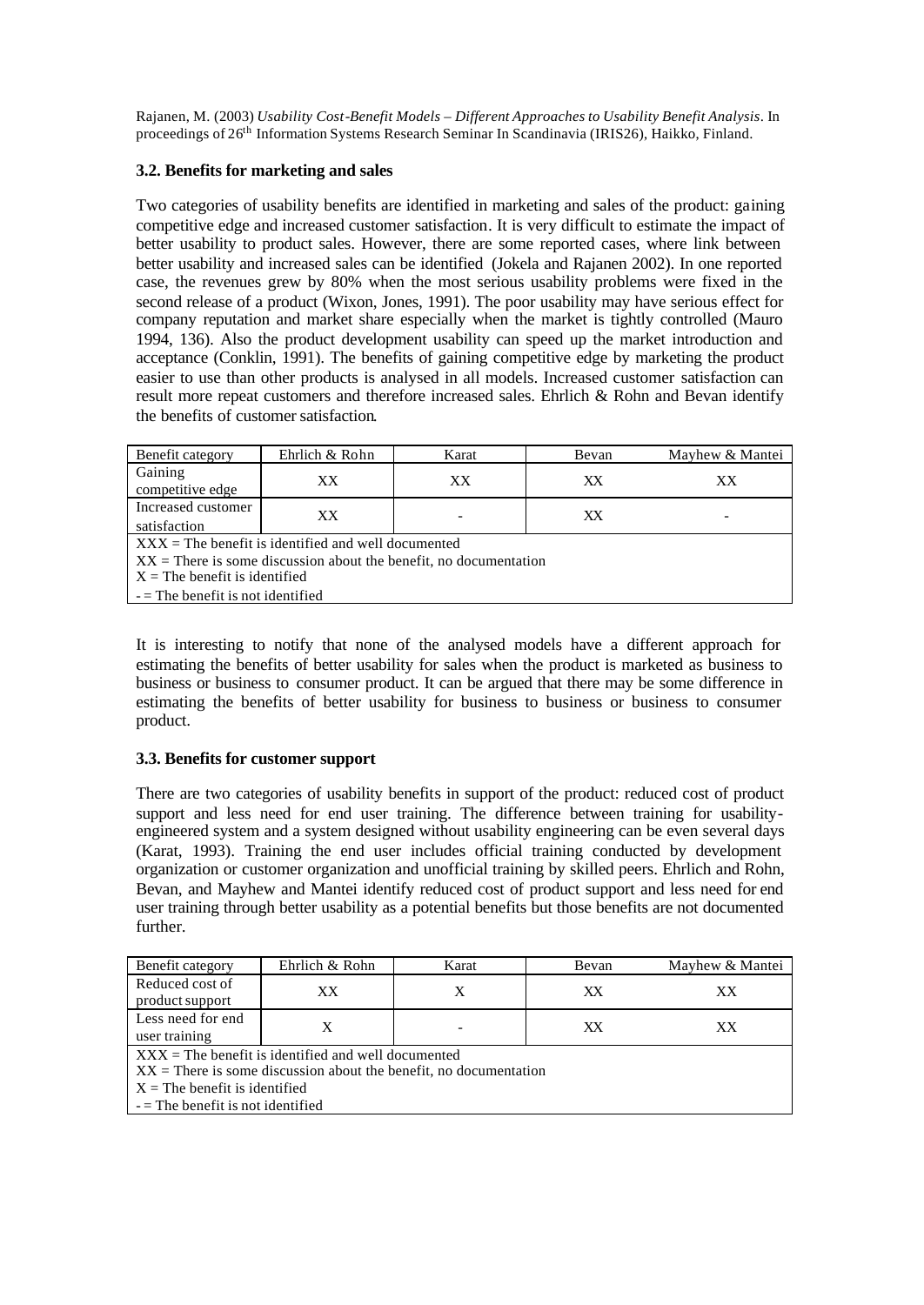None of the analysed models have a different approach for estimating the benefits of better usability for customer support when the product is product is tailored for a particular customer or when the product is mass produced as a off the shelf product. It can be argued that there may be some difference in estimating the benefits of better usability for tailored and mass produced product. For example the development organization is much more likely to provide for users of the tailored product than when the product is sold in shrink-wrap off the shelf. It can also be argued that estimating the benefits of better usability is somewhat different when the customer is internal in development organization or when the support is part of the business of the development organization.

#### **3.4. Benefits for customer and end users**

Two categories of usability benefits are identified during products use: increased productivity and less need for support. The end user can benefit from higher productivity when the most frequent tasks take less time. It is estimated that productivity within the service sector would rise 4-9% annually if every product were designed for usability (Landauer, 1995). This benefit is also most identified in literature (Jokela and Rajanen 2002). Productivity is increased when using more usable products by decreased task time, less rework and greater work satisfaction. All models identify the increased productivity as one benefit. Some savings can be made if there is less need for active product support in development or customer organization. All models except Karat identify the less need for product support as a potential benefit. One possible sub-benefit could be the indirect effect of better usability when better usability in mission critical system reduces problems in other systems using it. The analysed models do not identify such benefit.

| Benefit category                                             | Ehrlich & Rohn | Karat | Bevan | Mayhew & Mantei |
|--------------------------------------------------------------|----------------|-------|-------|-----------------|
| Increased<br>productivity                                    |                | XХ    | XХ    | xх              |
| Less need for<br>support                                     | XХ             |       |       | xх              |
| $\text{XXX}$ = The benefit is identified and well documented |                |       |       |                 |

 $XX =$ There is some discussion about the benefit, no documentation

 $X =$ The benefit is identified

 $-$  = The benefit is not identified

#### **3.5. Summary**

Mayhew & Mantei have many example formulas for calculating usability benefits, but there is little discussion about the basis of how those formulas are formed. Only Karat does link the usability benefit analysis into organisational business cases. The benefit models do not separate the benefits to development organisation and development project.

There are some differences in the analysed existing models about who does conduct the usability cost-benefit analysis (Rajanen 2002). In some of the models it is clearly stated that usability person does the analysis, but Bevan, and Mayhew and Mantei do not bring that subject up at all. There is also variation in the target group of the usability cost-benefit analysis. Bevan mentions the development team as a receiver of the analysis. Karat, and Mayhew and Mantei state that the usability cost-benefit analysis is made for the management of the development organisation. Ehrlich and Rohn bring up both development team and management as possible target groups. The author therefore argues that it is important that the target group of the usability benefit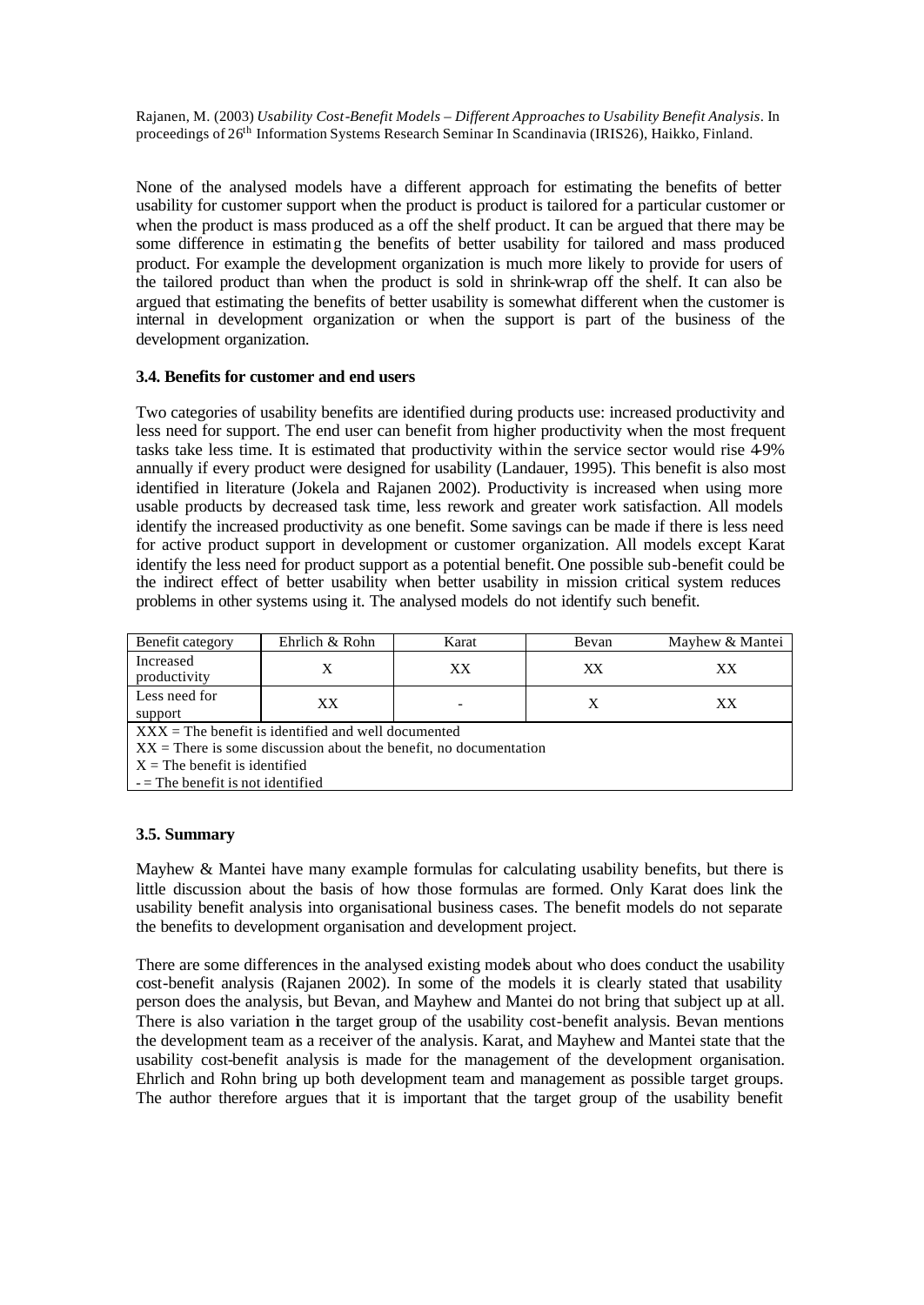analysis is the management and therefore get the managerial support for usability activities in the development project.

All models have a cost-benefit analysis approach for usability benefits. None of the analysed models identify when the usability benefit analysis should be conducted in the product development proje ct, who conducts the analysis and who is the target group of the analysis.

### **4. CONCLUSIONS AND DISCUSSION**

The analysed models have a slightly different approach for identifying, categorizing and assessing the benefits of usability. Therefore it can be assumed that they are build from different basis and that they are made to fit different specific purposes (Rajanen 2002). Models also have differences in who does the usability benefit analysis and what is the target group of the analysis (Rajanen 2002).

All models addressed the increased sales of more usable product as one of the benefits but none of the models separate the benefits between business to business and business to consumer product. Only Ehrlich & Rohn and Bevan include the increased customer satisfaction as a potential business benefit. From all analysed models, only Bevan identifies the savings from reduced cost of future redesign of the architecture to fix usability problems for future versions of the product. None of the analysed models identified the easier tailoring of the product through human-centered design as a potential benefit.

The all analysed models approach the usability benefits through some sort of cost-benefit analysis. The identified benefits of better usability are put against estimated costs of usability activities. Every model analyse the costs and benefits of using the user centered design and not the over all benefits of better usability of the product. Some of the analysed models identified the three steps of cost-benefit analysis method (Burrill and Ellsworth 1980):

1. Identify the financial value of expected project cost and benefit variables.

2. Analyse the relationship between expected costs and benefits using simple or sophisticated selection techniques.

3. Make the investment decision.

None of the analysed models documented all of the three steps of cost-benefit analysis method fully. Most of the analysed usability cost-benefit models did not identify and document all the variables to be taken into account in the third step when making the investment decision. Therefore none of the analysed usability benefit models cover all identified areas of cost-benefit analysis of better usability. Also none of the analysed models identify and document the business type of product development organization as one of the variables to be taken into account when making the investment decision about usability activities.

Analysing the business benefits of better usability is not an easy task. Some of the potential benefits can be estimated quite easily. For example the benefit from less need of product support is rather straightforward to calculate. Some of the potential benefit areas are however quite abstract and therefore it is difficult to estimate those benefits. For example it is very difficult to estimate what impact better usability has on improved company reputation even when it is clear that poor usability hurts company reputation (Mauro 1994, 136)

Some of the existing models analyse the benefits of better usability also from the end user viewpoint. The potential benefits for end users are much more difficult to calculate than benefits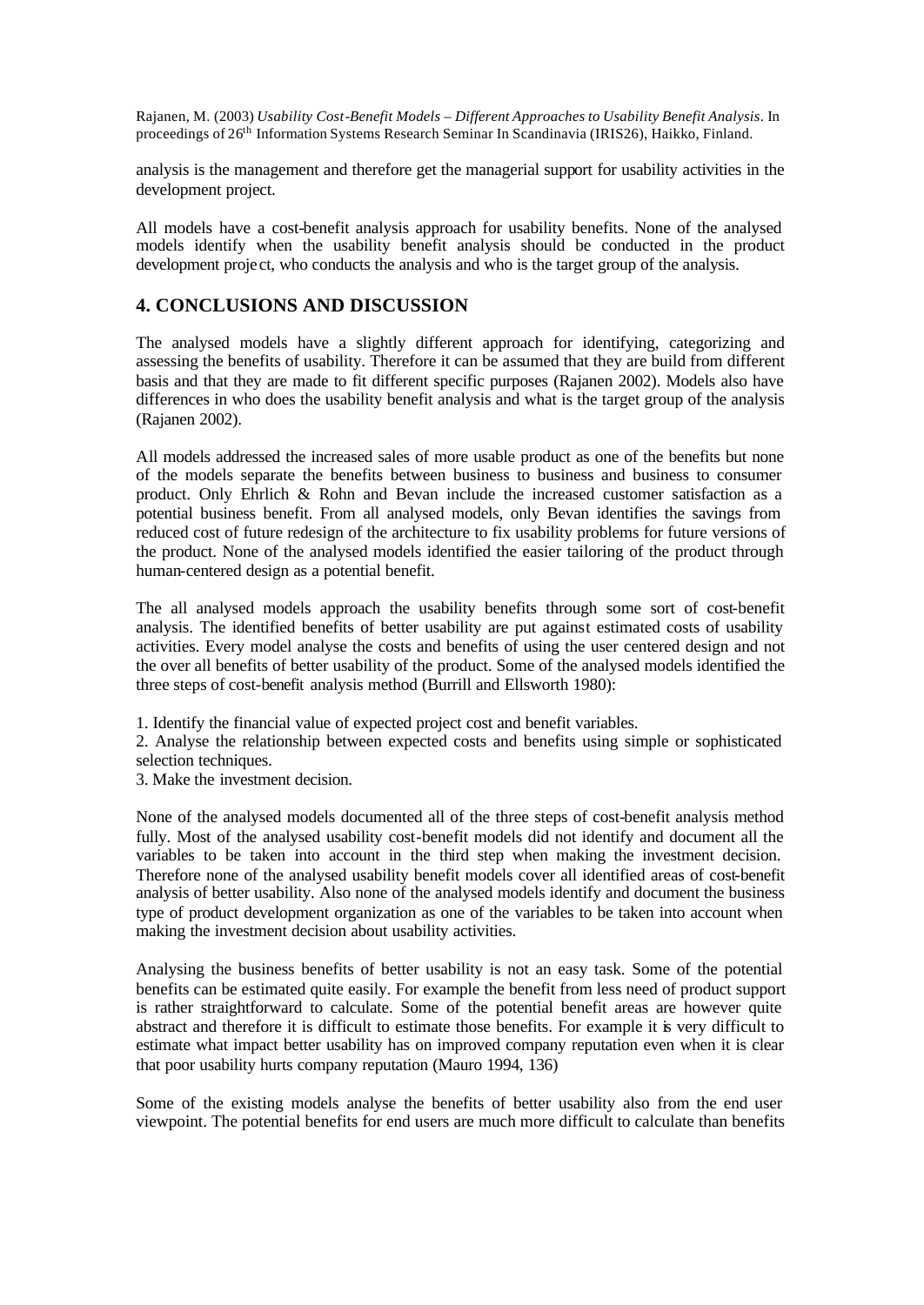for development or customer organizations. Also the potential benefit areas for end users are harder to assess economically. Even when there is a link between poor usability and higher rates of absenteeism, less job satisfaction and increased turnover (Schneider 1985). Some of the analysed models include the increased work productivity as a benefit for end user. It can be argued that the benefits from increased productivity can be calculated more easily from the viewpoint of the customer organization.

In some existing usability benefit models the viewpoint for benefits are from point of view of a starting development project. This approach does seem to be a bit problematic because some of the potential benefits are clearly directed to whole organization and it may not be very usable to estimate those benefits from point of view of a development project. For example it is not very important to reduce support costs for a development project because they are not directly effected by the cost of product support. When the potential usability benefits are analysed from organizational point of view and the business type of the development organization is identified as a necessary variable in usability cost-benefit analysis, all possible benefits can be fully taken into account.

#### **4.1. Limitations**

There are some limitations to be taken into account when making conclusions about this report. First, the usability models were analysed on the basis of product development project. The type of the product and the nature of the business around the product may have effect for the areas of important usability benefits. These factors were not taken into account in this report when analysing characteristics of the existing models.

Second, one important function of the usability benefit analysis is to gain management support for usability activities in development projects. This function was not included into this analysis.

#### **4.2. New research topics**

There are some new research topics that we found during our research. First, one very interesting challenge is to identify the indirect effect of better usability when better usability in mission critical system reduces problems in other systems using it. The analysed models do not identify such benefits, but when author discussed with representatives of various development organizations it was clear that this kind of benefit could be identified in many cases.

Second, another interesting area of future research is to find formulas to measure the impact of better usability to development time and resources. The reduction of development time through better usability is reported in some case studies, but the analysed usability benefit models did not brought up any clear formula for calculating that impact.

Third, the existing models do not take into account that the product support can be important part of the business of the development organization. If the development organization can gain profit by providing product support for end users, the benefit of better usability in product support area is not that straightforward. The published literature does not contain example cases where the product support is part of the business of the development organization.

Fourth, the best time and conductor for the business benefit analysis are not quite clear. The analysis should be conducted before or during the early phases of the development project, because later it is difficult to include the usability activities into already running project. The analysis can be conducted either by a usability person, project member or organizational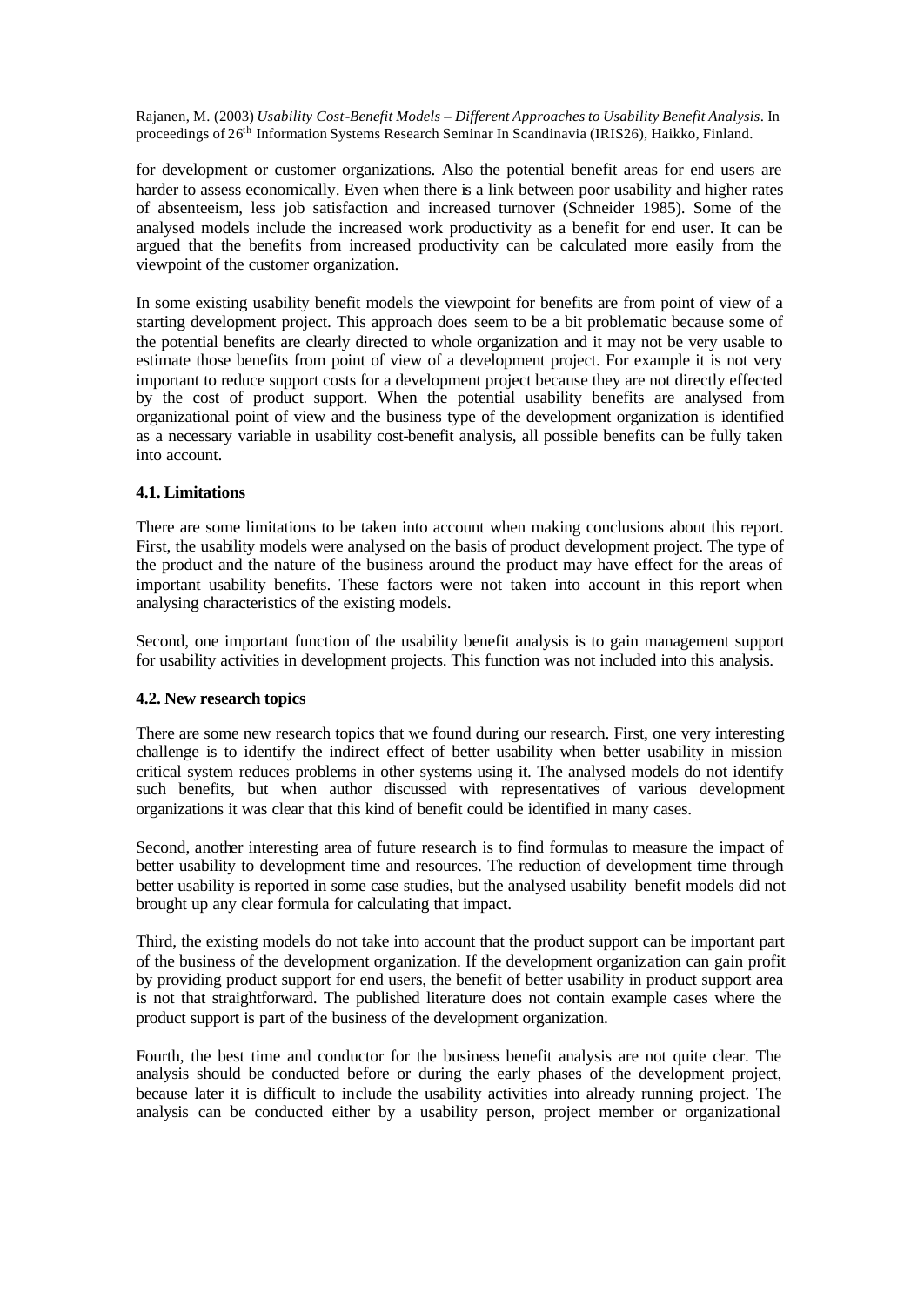management. Each of them has a slightly different interest about usability and that can have some effect in the results. It can be argued that the best effect for introducing usability activities in development project is achieved when requirements about better usability are handed down to development project by an organizational management.

### **5. REFERENCES**

Bevan, N. "Cost Benefit Analysis" TRUMP report, September 2000.

Bosert, J. "Quality Functional Deployment: A Practitioner's Approach." ASQC Quality Press. New York. 1991.

Bulkeley, W. M. "Study finds hidden costs of computing." The Wall Street Journal, 2 Nov. 1992.

Burrill, C. and Ellsworth, L. "Modernm Project Management: Foundations for Quality and Productivity." Burrill-Ellsworth, New Jersey. 1980. pp 209-223.

Conklin, P. "Bringing Usability Effectively into Product Development." In Human Computer Interface Design: Success Cases, Emerging Methods, and Real-World Context. Boulder, Co., July 24-26. 1991. pp 367-385.

Ehrlich, K., Rohn, J. "Cost Justification of Usability Engineering: A Vendor's Perspective." In Bias, R., Mayhew, D. Cost-Justifying Usability. Academic Press. 1994. pp 73-110.

Harrison, M., Henneman, R. and Blatt L. "Design of a Human Factors Cost-Justification Tool." In Bias, R., Mayhew, D. Cost-Justifying Usability. Academic Press. 1994.

Jokela, T., Rajanen, M. "Usability Business Benefits – literature review 2, v0.2," KESSU Project Report, University of Oulu, Oulu, Finland. 2002

Karat, C-M. "Cost benefit and business case analysis of usability engineering." Tutorial presented at the ACM SIGCHI Conference on Human Factors in Computing Systems. New Orleans, LA, April 28-May 2. 1993.

Karat, C-M. "A Business Case Approach to Usability Cost Justification." In Bias, R., Mayhew, D. Cost-Justifying Usability. Academic Press. 1994. pp 45-70.

Landauer, T. "The Trouble With Computers," MIT Press. 1995.

Mauro, C. "Cost-Justifying Usability in a Contractor Company." In Bias, R., Mayhew, D. Cost-Justifying Usability. Academic Press. 1994. pp 123-142.

Mayhew, D., Mantei, M. "A Basic Framework for Cost-Justifying Usability Engineering." In Bias, R., Mayhew, D. Cost-Justifying Usability. Academic Press. 1994. pp 9-43.

Ohnemus, K. "Incorporating Human Factors in the System Development Life Cycle : Marketing and Management Approaches. IPCC96. 1996.

Rajanen, M. "Assessing the Business Benefits of Usability in the Product Development Project - Analysing the Existing Models." In proceedings of 25th Information Systems Research Seminar In Scandinavia (IRIS25), Bautahøj, Denmark. 2002.